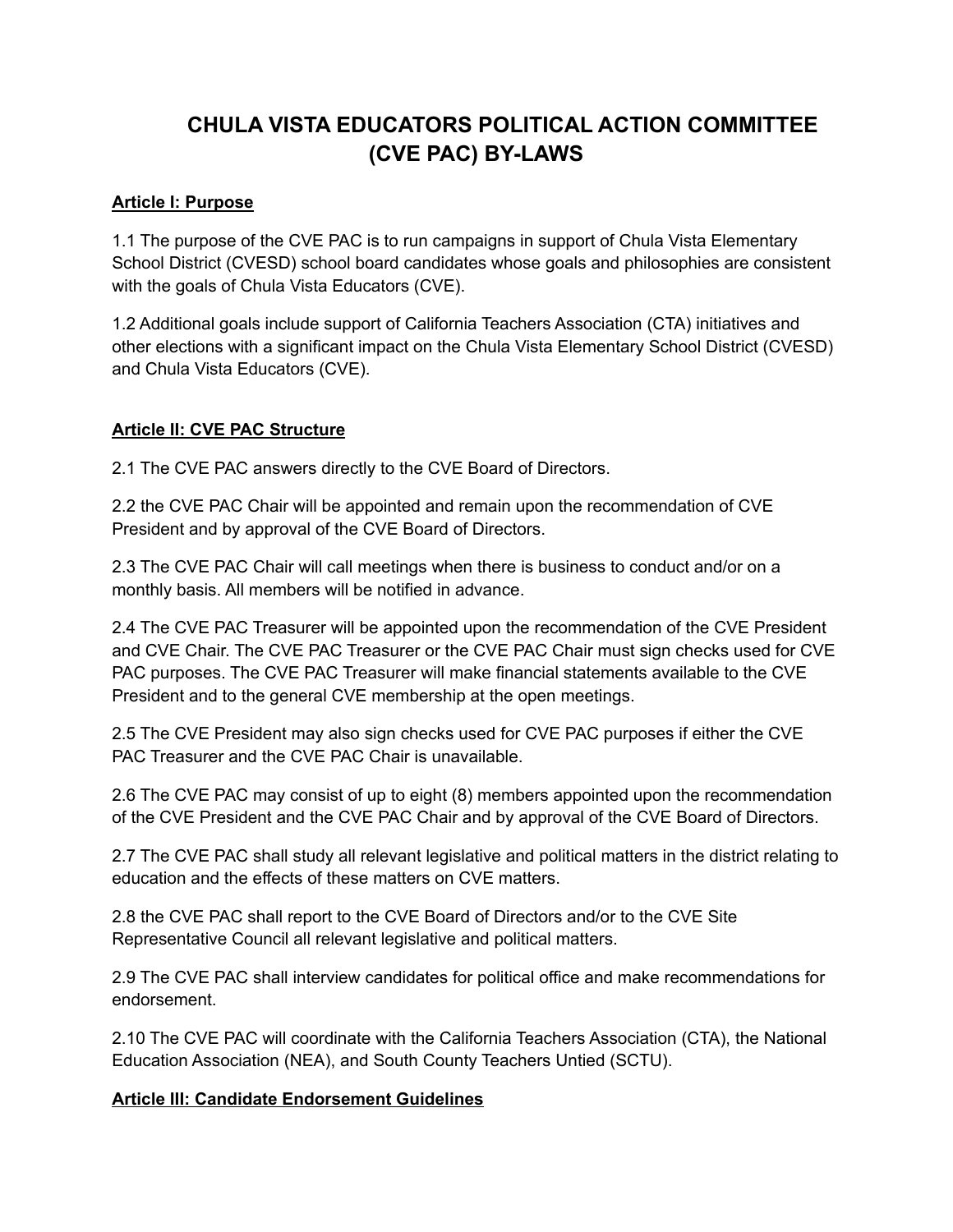3.1 The CVE PAC will recommend candidates or officeholders after interviewing the candidates.

3.2 The CVE PAC will provide a broad questionnaire to all interested school board candidates. All candidates returning the written questionnaire will be interviewed orally by the CVE PAC with additional questions relevant to CVE at that time. Questions will be determined by consensus of the CVE PAC.

3.3 The CVE PAC will announce recommended candidates to the CVE Site Representative Council, and schedule an open forum for members to hear the candidates' platforms.

3.4 the CVE PAC shall, upon completion of the open forum, make its recommendation for endorsement to the general CVE membership. The CVE Site Representative Council wil then vote for final approval of candidates.

3.5 The CVE PAC may issue recommendation letters which include reasons for the recommendation. These letters may be used for purposes of press releases or membereducation after approval.

3.6 The CVE PAC may recommend support for a candidate or local issue/ballot measure after a thorough and fair process in which:

3.6.1 (a) All declared candidates are given an opportunity for equal access, and a good faith effort has been made to determine their positions on important issues facing education, as outlined in Section 3.11

(b) Spokespeople for both sides of an issue or ballot measure are given equal access and a good faith effort has been made to determine the facts and relevance to education.

(c) Changes in (a) and (b) above are subject to approval by the CVE PAC.

3.6.2 For school board elections, and other elections that have a direct impact on other employee groups, the CVE PAC will make every effort to establish ways of coordinating the recommendation process with other employee groups.

3.7 No amount of funding or support "in-kind" may be spent on non-recommended candidates.

3.8 The CVE may recommend candidates to any elected office which may have an effect upon CVEmembers in accordance with the CVE PAC internal recommendation process.

3.9 The CVE Board of Directors will recommend to the CVE PAC one, or more, of the following levels of participation in campaigns of recommended local issues/candidates:

- (a) Use of CVE's name in campaign literature,
- (b) Use of CVE's name in campaign literature and monetary contributions for local issues/candidates,
- (c) Use of CVE's name in campaign literature, monetary contributions for local issues/candidates, plus recommend to our members that they volunteer in campaigns,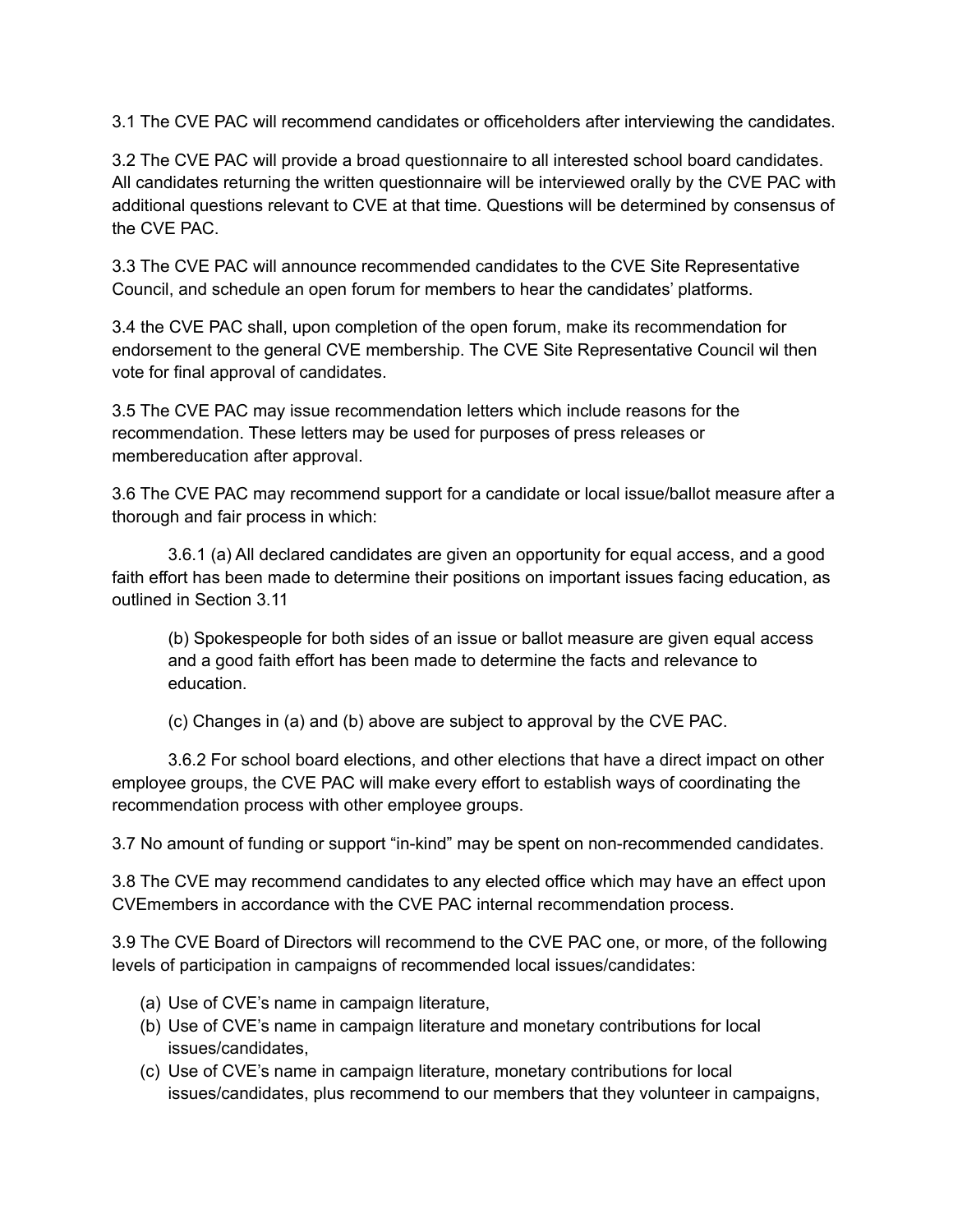- (d) Use of CVE's name in campaign literature and monetary contributions for local issues/candidates plus recommend to our members to volunteer and contribute to candidates' campaigns,
- (e) Sponsor and independent expenditure campaign for local candidate(s) or issue(s).

CVE Site Representative Council must ratify any of the above recommendations proposed by CVE PAC.

3.10 CVE PAC may provide recommendation letters or statements about candidates and/or issues. The purpose will be to inform members and the media.

3.11 In addition to the regular endorsement process, CVE may recommend a friendly incumbent or make an early candidate recommendation.

- 3.11.1 Recommendation Procedures for Other Than Friendly Incumbents:
	- (a) In consultation with the CVE PAC Chair, the CVE President shall appoint a CVE interview team made up, primarily, of the CVE PAC Chair, CVE officers/board members, and members of the CVE PAC.
	- (b) This committee shall conduct any and all candidate interviews. The committee shall send a questionnaire to all declared candidates.
	- (c) All declared candidates must be given an opportunity to interview with the interview committee. No candidate may interview if they have not completed the written candidate questionnaire.
	- (d) Electronic recordings may be used during the interview and will be the property of the CVE PAC for the sole purpose of rendering a decision.
- 3.11.2 Recommendation of Friendly Incumbent:
	- (a) CVE, when making and endorsement of an incumbent shall consider the incumbent's performance over the previous years of service based on the following criteria:
		- i. Listens to the needs of CVE members and responds to those needs.

ii. Shares concerns with CVE and members about meeting the educational needs of the district.

Iii. Demonstrates support for improvement in the instructional program.

Iv. Attempts to give leadership to resolve problems daily and productively.

(b) CVE PAC may recommend an early friendly incumbent recommendation to the CVE Site Representative Council. An interview may not be required for a friendly incumbent recommendation, but may be recommended by CVE PAC.

#### **Article IV: Funding**